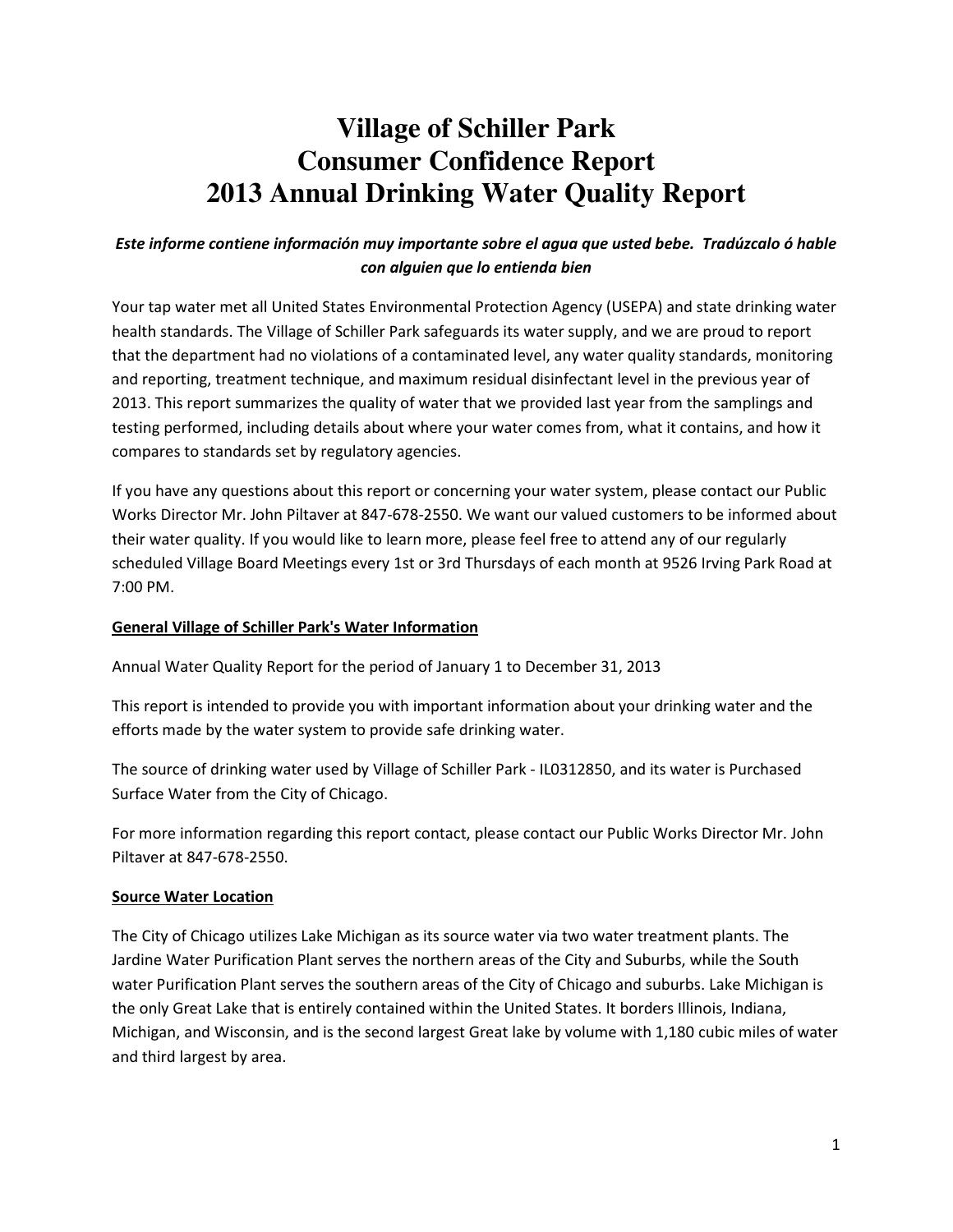#### Source Water Assessment Summary

The Illinois EPA implemented a Source Water Assessment Program (SWAP) to assist with watershed protection of public drinking water supplies. The SWAP inventories potential sources of contamination and determined the susceptibility of the source water to contamination. The Illinois EPA has completed the SWAP for our supply. Further information on our community water supply's SWAP is available by calling the City of Chicago, Department of Water Management at 312-742-7499.

## Susceptibility to Contamination

The Illinois EPA considers all surface water sources of community water supply to be susceptible to potential pollution problems, The very nature of surface water allows contaminants to migrate into the intake with no protection only dilution. This is the reason for mandatory treatment of all surface water supplies in Illinois. Chicago's offshore intakes are located at a distance that shoreline impacts are not usually considered a factor on water quality. At certain times of the year, however, the potential for contamination exists due to wet weather flows and river reversals. In addition, the placement of the crib structures may serve to attract waterfowl, gulls, and terns that frequent the Great lakes area, thereby concentrating fecal deposits at the intake and thus compromising the source water quality. Conversely, the shore intakes are highly susceptible to storm water runoff, marinas, and shoreline point sources due to influx of groundwater to the lake.

Further information on our community water supply's Source Water Assessment Program is available by calling the City of Chicago, Department of Water Management at 312-742-7499.

### 2013 Voluntary Monitoring

The City of Chicago has continued monitoring for Cryptosporidium, Giardia and E. coli in its source water as part of its water quality program. To date, Cryptosporidium has not been detected in these samples, but Giardia was detected in 2010 in one raw lake water sample collected in September 2010. Treatment process have been optimized to provide effective barriers for removal of Cryptosporidium oocysts and Giardia cysts in the source water, effectively removing these organisms in the treatment process. By maintaining low turbidity through the removal of particles from the water, the possibility of Cryptosporidium and Giardia organisms getting into the drinking water system is greatly reduced.

In 2013, CDWM has continued monitoring for hexavalent chromium, also known as chromium-6. USEPA has not yet established a standard for chromium-6, a contaminant of concern, which has both natural and industrial sources. Please address any questions or concerns to DWM's Water Quality Division at 312-742-7499. Data Reports on the monitoring program for chromium-6 are posted on the City's website which can be accessed at the following address below:

http://www.cityofchicago.org/city/en/depts/water/supp\_info/water\_quality\_resultsandreports/city\_of\_chicago\_e mergincontaminantstudy.html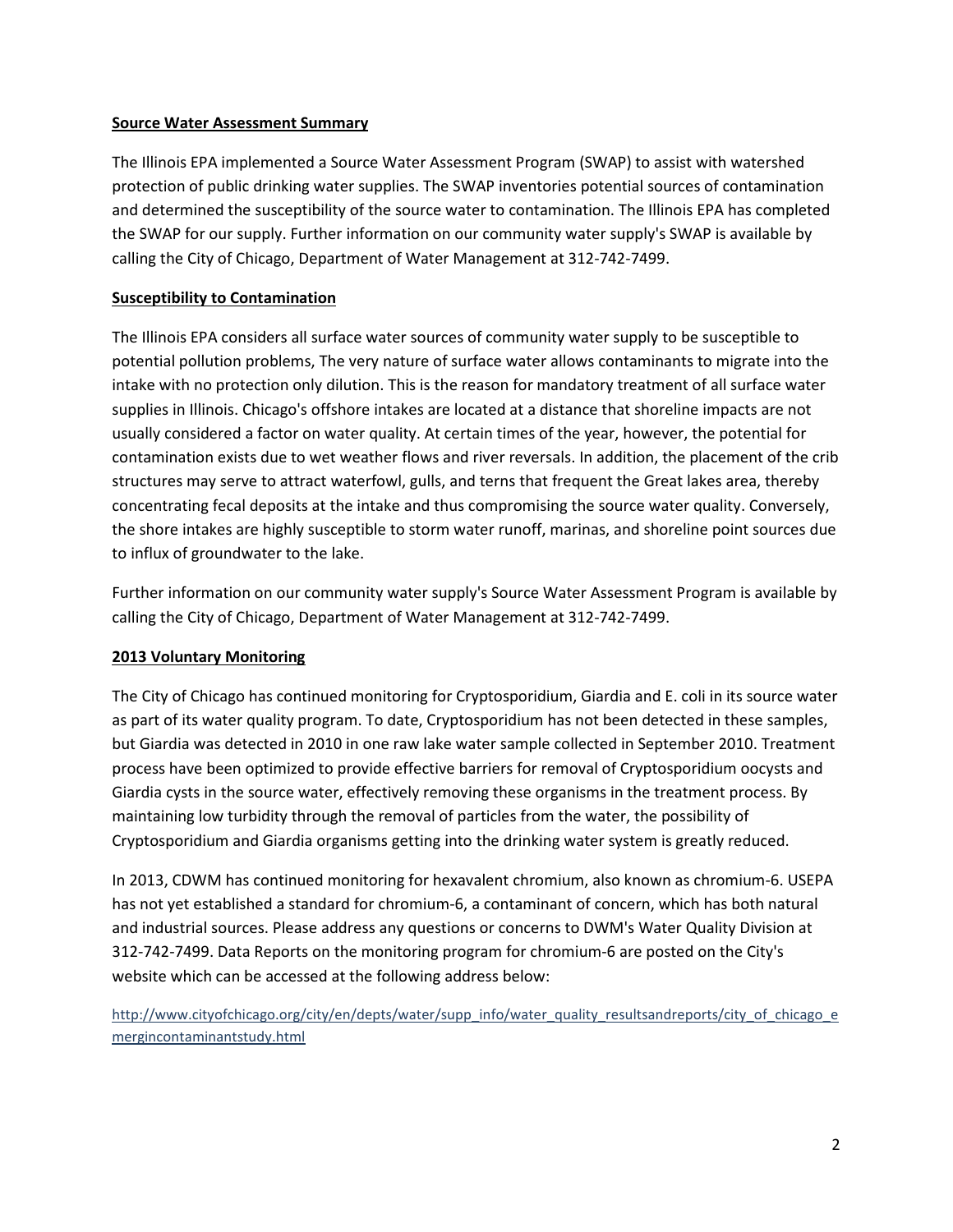#### Source of Drinking Water

The sources of drinking water (both tap water and bottled water) include rivers, lakes, streams, ponds, reservoirs, springs, and wells. As water travels over the surface of the land or through the ground, it dissolves naturally-occurring minerals and, in some cases, radioactive material, and can pickup substances resulting from the presence of animals or from human activity.

#### Contaminants that may be present in source water include:

- Microbial contaminants, such as viruses and bacteria, which may come from sewage treatment plants, septic systems, agricultural livestock operations, and wildlife.
- Inorganic contaminants, such as salts and metals, which can be naturally-occurring or result from urban storm water runoff, industrial or domestic wastewater discharges, oil and gas production, mining, or farming.
- Pesticides and herbicides, which may come from a variety of sources such as agriculture, urban storm water runoff, and residential uses.
- Organic chemical contaminants, including synthetic and volatile organic chemicals, which are byproducts of industrial processes and petroleum production, and can also come from gas stations, urban storm water runoff, and septic systems.
- Radioactive contaminants, which can be naturally-occurring or be the result of oil and gas production and mining activities

Drinking water, including bottled water, may reasonably be expected to contain at least small amounts of some contaminants. The presence of contaminants does not necessarily indicate that water poses a health risk. More information about contaminants and potential health effects can be obtained by calling the EPAs Safe Drinking Water Hotline at (800) 426-4791.

In order to ensure that tap water is safe to drink, EPA prescribes regulations which limit the amount of certain contaminants in water provided by public water systems. FDA regulations establish limits for contaminants in bottled water which must provide the same protection for public health.

Some people may be more vulnerable to contaminants in drinking water than the general population.

Immuno-compromised persons such as persons with cancer undergoing chemotherapy, persons who have undergone organ transplants, people with HIV/AIDS or other immune system disorders, some elderly and infants can be particularly at risk from infections. These people should seek advice about drinking water from their health care providers. EPA/CDC guidelines on appropriate means to lessen the risk of infection by Cryptosporidium and other microbial contaminants are available from the Safe Drinking Water Hotline (800-426-4791).

If present, elevated levels of lead can cause serious health problems, especially for pregnant women and young children. Lead in drinking water is primarily from materials and components associated with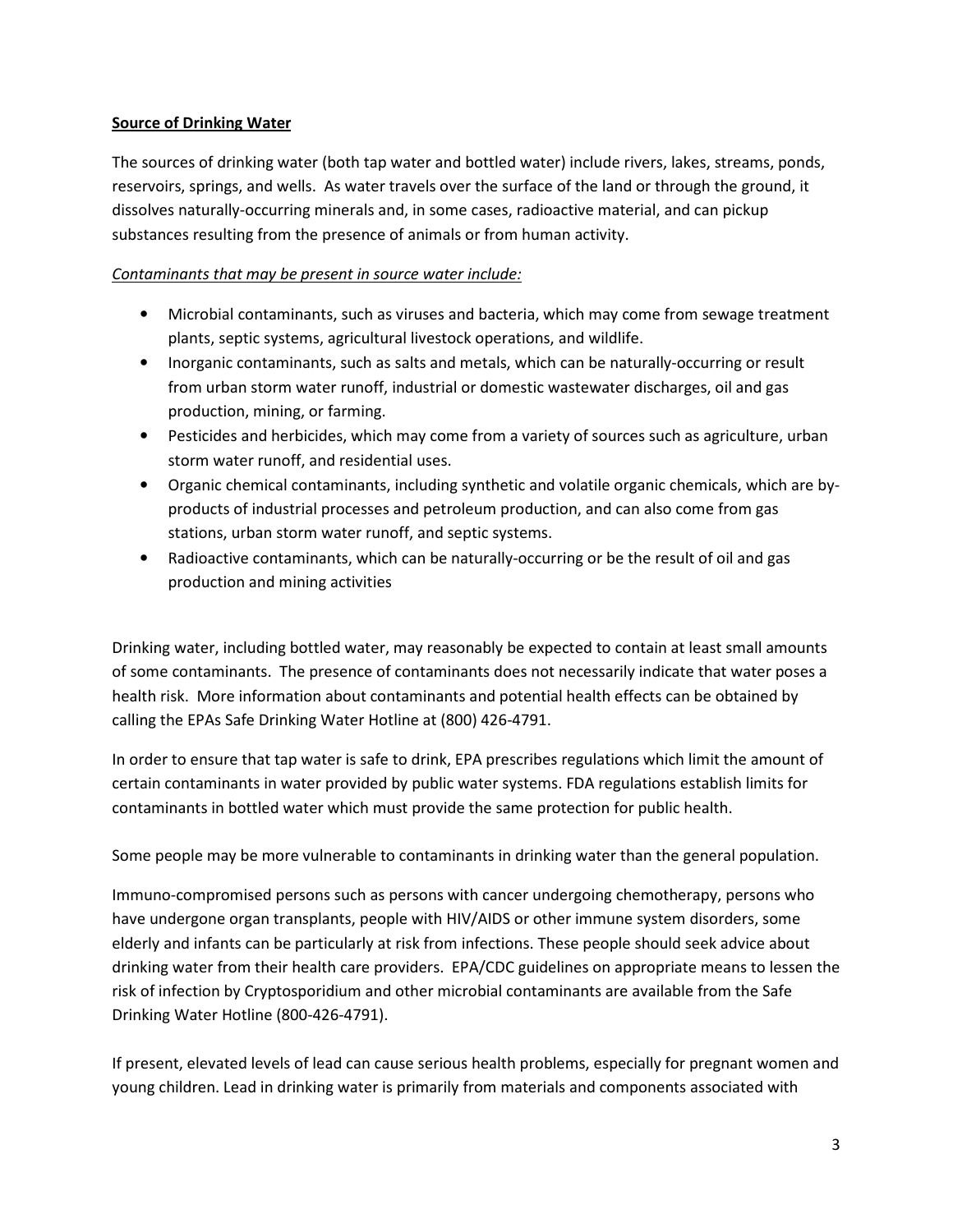service lines and home plumbing. We cannot control the variety of materials used in plumbing components. When your water has been sitting for several hours, you can minimize the potential for lead exposure by flushing your tap for 30 seconds to 2 minutes before using water for drinking or cooking. If you are concerned about lead in your water, you may wish to have your water tested. Information on lead in drinking water, testing methods, and steps you can take to minimize exposure is available from the Safe Drinking Water Hotline or at http://www.epa.gov/safewater/lead.

## Source Water Information

| <b>Source Water Name</b>              |                         | Type of<br>Water | <b>Report Status</b> | Location          |
|---------------------------------------|-------------------------|------------------|----------------------|-------------------|
| CC 01-9428 W IRVING<br><b>PARK RD</b> | FF IL0316000 TP01: LAKE | <b>SW</b>        |                      | CL2 HSP DISCHARGE |

## Source Water Assessment

We want our valued customers to be informed about their water quality. If you would like to learn more, please feel welcome to attend any of our regularly scheduled meetings. The source water assessment for our supply has been completed by the Illinois EPA. If you would like a copy of this information, please stop by City Hall or call our water operator at 847-678-2550. To view a summary version of the completed Source Water Assessments, including: Importance of Source Water; Susceptibility to Contamination Determination; and documentation/recommendation of Source Water Protection Efforts, you may access the Illinois EPA website at http://www.epa.state.il.us/cgibin/wp/swap-fact-sheets.pl.

The Illinois EPA considers all surface water sources of community water supply to be susceptible to potential pollution problems. The very nature of surface water allows contaminants to migrate into the intake with no protection only dilution. This is the reason for mandatory treatment for all surface water supplies in Illinois. Chicago's offshore intakes are located at a distance that shoreline impacts are not usually considered a factor on water quality. At certain times of the year, however, the potential for contamination exists due to wet-weather flows and river reversals. In addition, the placement of the crib structures may serve to attract waterfowl, gulls and terns that frequent the Great Lakes area, thereby concentrating fecal deposits at the intake and thus compromising the source water quality. Conversely, the shore intakes are highly susceptible to storm water runoff, marinas and shoreline point sources due to the influx of groundwater to the lake.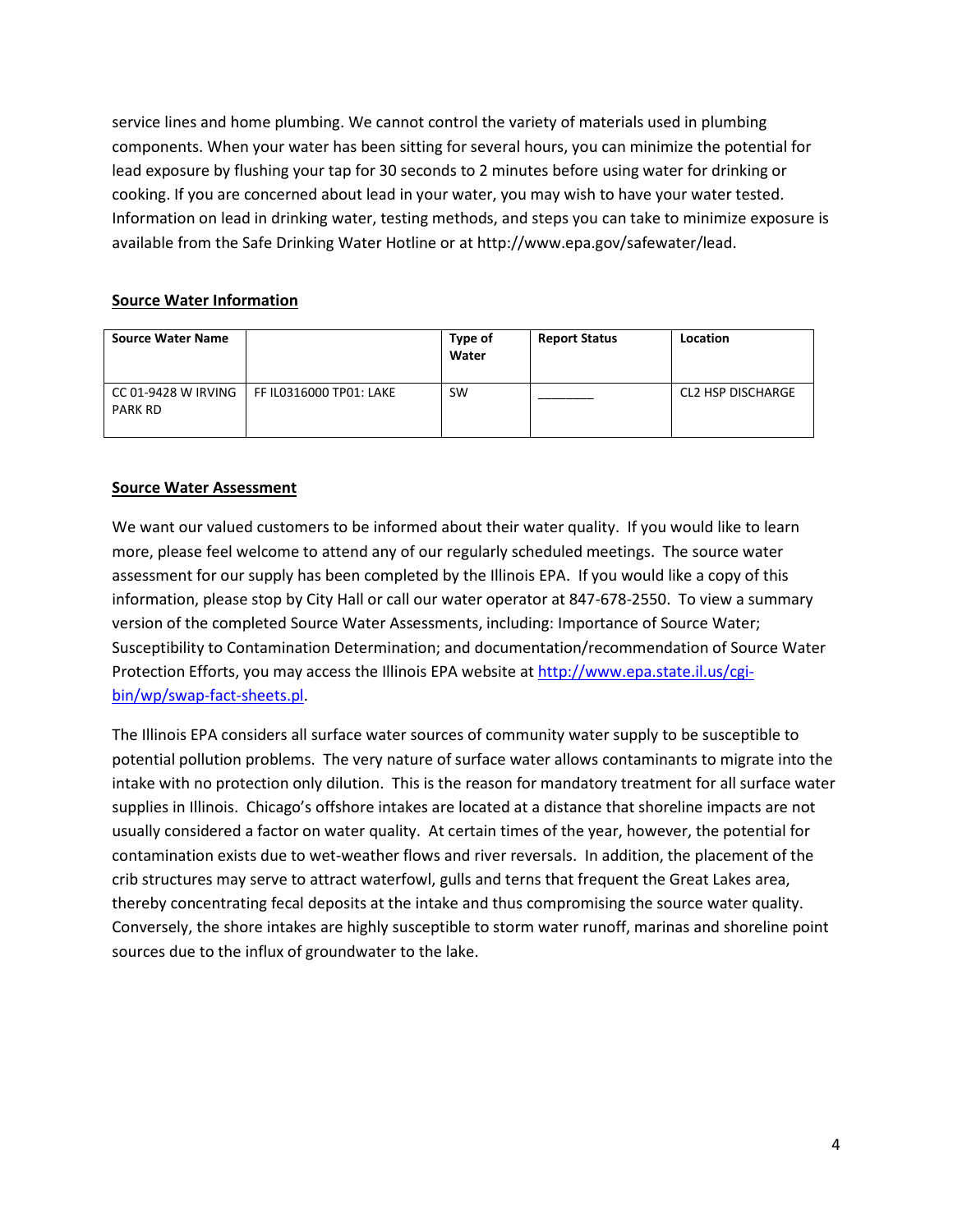#### 2013 Regulated Contaminants Detected

#### Lead and Copper

#### Definitions:

Action Level Goal (ALG): The level of a contaminant in drinking water below which there is no known or expected risk to health. ALGs allow for a margin of safety.

Action Level: The concentration of a contaminant which, if exceeded, triggers treatment or other requirements which a water system must follow.

| <b>Lead and</b><br>Copper | Date<br>Sampled | MCLG        | <b>Action</b><br>Level<br>(AL) | 90th<br>Percentile | # Sites<br>Over AL | <b>Units</b> | <b>Violation</b> | <b>Likely Source of</b><br>Contamination                                       |
|---------------------------|-----------------|-------------|--------------------------------|--------------------|--------------------|--------------|------------------|--------------------------------------------------------------------------------|
| Lead                      | 08/09/2011      | $\mathbf 0$ | 15                             | 6.75               | $\mathbf 0$        | Ppb          | N                | Corrosion of<br>household plumbing<br>systems; Erosion of<br>natural deposits. |

#### Water Quality Test Results

Definition of Terms for the Following Table:

| Maximum Contaminant Level Goal or<br>(MCLG):            | The level of a contaminant in drinking water below which there is no known or<br>expected risk to health. MCLGs allow for a margin of safety.                                                                |
|---------------------------------------------------------|--------------------------------------------------------------------------------------------------------------------------------------------------------------------------------------------------------------|
| Maximum Contaminant Level or<br>$(MCL)$ :               | The highest level of a contaminant that is allowed in drinking water. MCLs are set as<br>close to the MCLGs as feasible using the best available treatment technology.                                       |
| Maximum residual disinfectant level<br>goal or (MRDLG): | The level of a drinking water disinfectant below which there is no known or expected<br>risk to health. MRDLGs do not reflect the benefits of the use of disinfectants to control<br>microbial contaminants. |
| Maximum residual disinfectant level<br>or(MRDL):        | The highest level of a disinfectant allowed in drinking water. There is convincing<br>evidence that addition of a disinfectant is necessary for control of microbial<br>contaminants.                        |
|                                                         |                                                                                                                                                                                                              |
| <b>Definitions:</b>                                     | The following tables contain scientific terms and measures, some of which may require explanation.                                                                                                           |
| ppb:                                                    | micrograms per liter or parts per billion - or one ounce in 7,350,000 gallons of water.                                                                                                                      |
| na:                                                     | not applicable.                                                                                                                                                                                              |
| Avg:                                                    | Regulatory compliance with some MCLs are based on running annual average of<br>monthly samples.                                                                                                              |
| ppm:                                                    | milligrams per liter or parts per million - or one ounce in 7,350 gallons of water.                                                                                                                          |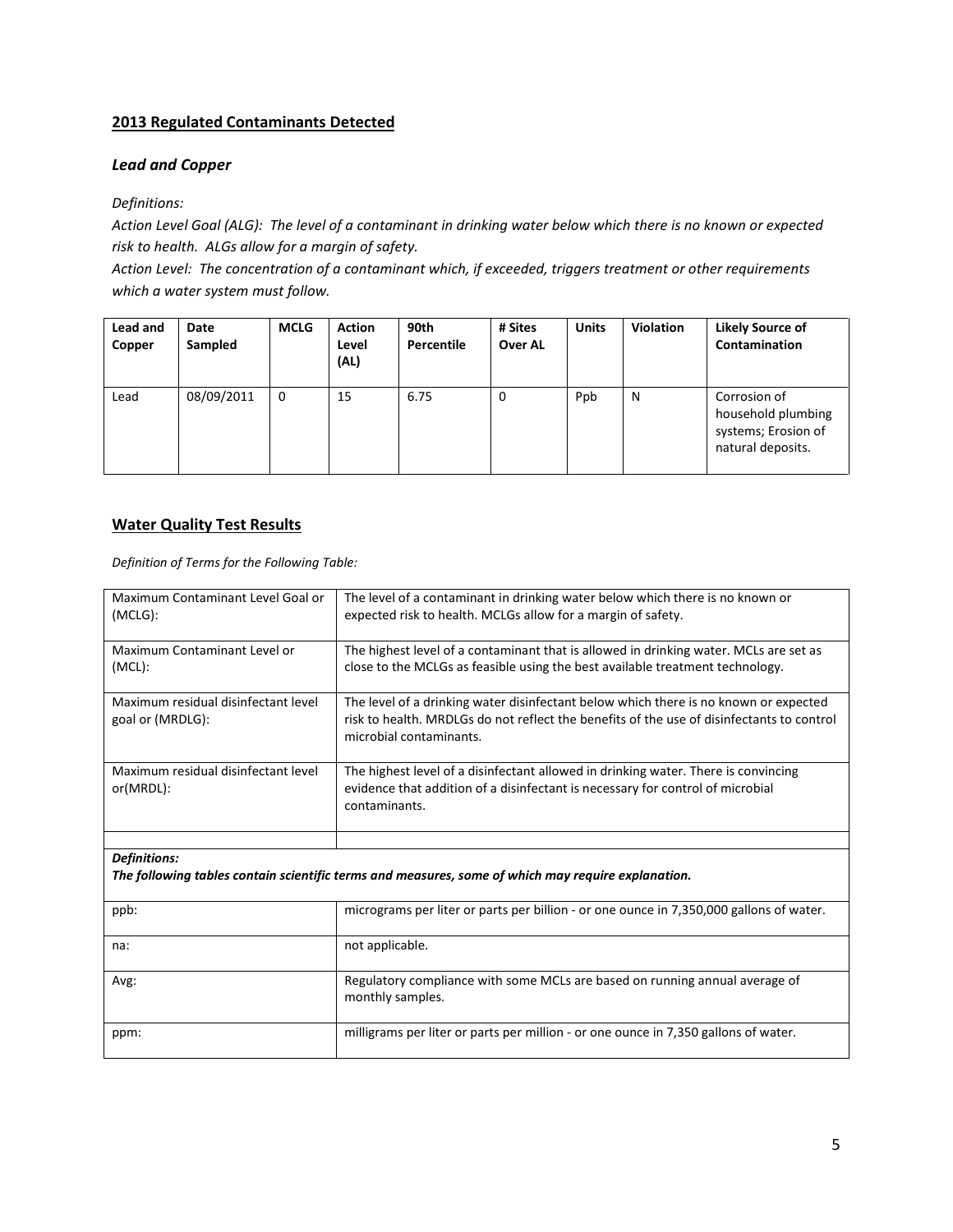## **Regulated Contaminants**

| <b>Disinfectants</b><br>and<br><b>Disinfection</b><br><b>By-Products</b> | <b>Collection</b><br>Date | <b>Highest</b><br>Level<br><b>Detected</b> | Range of<br><b>Levels</b><br><b>Detected</b> | <b>MCLG</b>                 | <b>MCL</b>    | <b>Units</b> | <b>Violation</b> | <b>Likely Source of</b><br><b>Contamination</b>  |
|--------------------------------------------------------------------------|---------------------------|--------------------------------------------|----------------------------------------------|-----------------------------|---------------|--------------|------------------|--------------------------------------------------|
| Chlorine                                                                 | 12/31/2013                | 0.7                                        | $0.6 - 0.8$                                  | <b>MRDLG</b><br>$=4$        | $MRDL =$<br>4 | ppm          | N                | Water additive<br>used to control<br>microbes.   |
| Haloacetic<br>Acids $(HAA5)^*$                                           | 2013                      | 18                                         | $5.47 - 21.7$                                | No goal<br>for the<br>total | 60            | ppb          | N                | By-product of<br>drinking water<br>disinfection. |
| Total<br><b>Trihalomethanes</b><br>(TTHM)                                | 2013                      | 29                                         | $13.93 - 47$                                 | No goal<br>for the<br>total | 80            | ppb          | N                | By-product of<br>drinking water<br>disinfection. |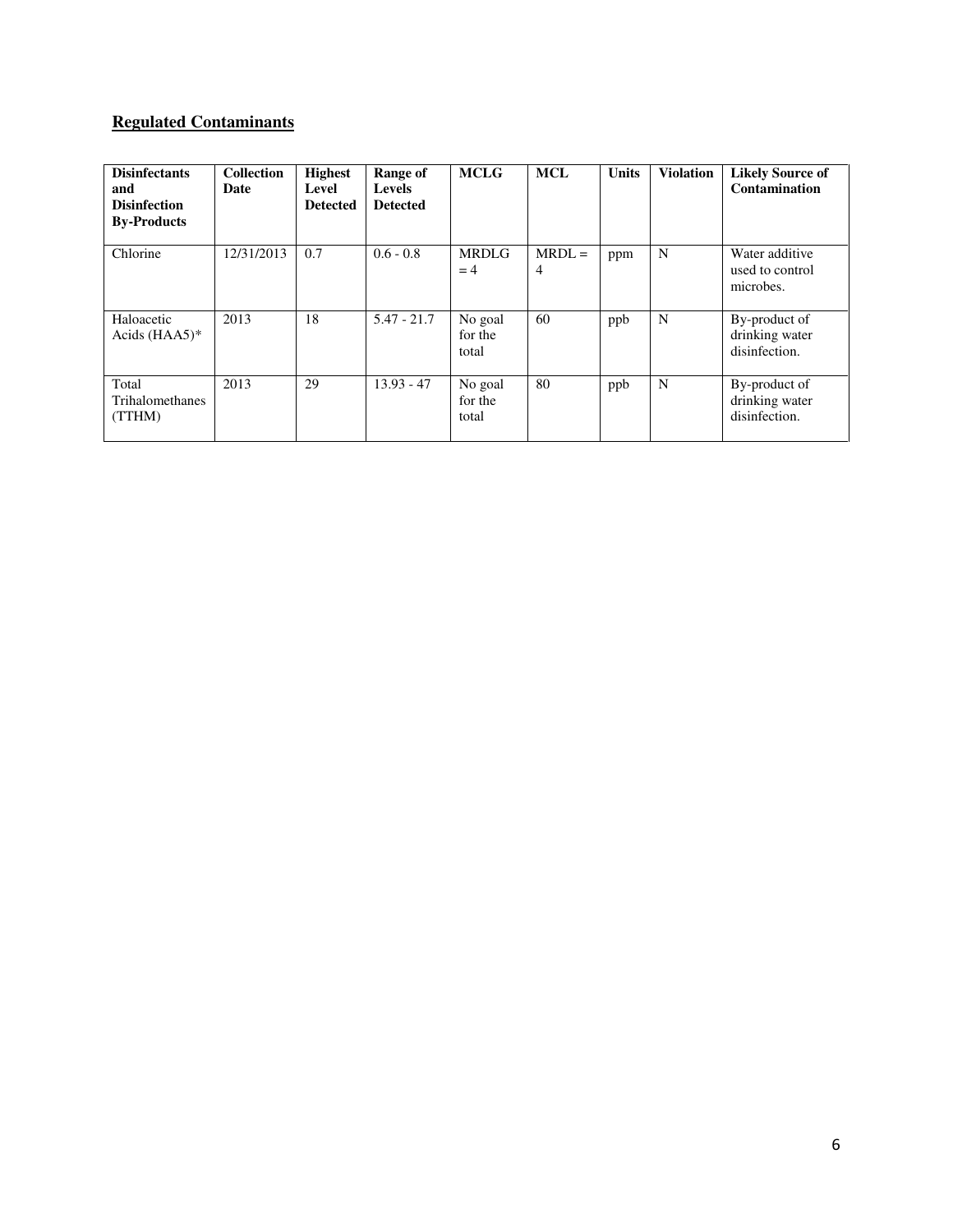0316000 Chicago **Data Tabulated by Chicago Department of Water Management** 

## **2013 Water Quality Data**

## **Definition of Terms:**

| Maximum Contaminant Level Goal or<br>(MCLG):            | The level of a contaminant in drinking water below which there is no known or<br>expected risk to health. MCLGs allow for a margin of safety.                                                                                                                                                                   |
|---------------------------------------------------------|-----------------------------------------------------------------------------------------------------------------------------------------------------------------------------------------------------------------------------------------------------------------------------------------------------------------|
| Maximum Contaminant Level or<br>$(MCL)$ :               | The highest level of a contaminant that is allowed in drinking water. MCLs are set as<br>close to the MCLGs as feasible using the best available treatment technology.                                                                                                                                          |
| Maximum residual disinfectant level<br>goal or (MRDLG): | The level of a drinking water disinfectant below which there is no known or expected<br>risk to health. MRDLGs do not reflect the benefits of the use of disinfectants to control<br>microbial contaminants.                                                                                                    |
| Maximum residual disinfectant level<br>or(MRDL):        | The highest level of a disinfectant allowed in drinking water. There is convincing<br>evidence that addition of a disinfectant is necessary for control of microbial<br>contaminants.                                                                                                                           |
| <b>Highest Level Detected</b>                           | This column represents the highest single sample reading of a contaminant of all<br>samples collected in 2009.                                                                                                                                                                                                  |
| Range of Detections                                     | This column represetns a range of individual sample results, from lowest to highests<br>that were collected during the CCR calendar year.                                                                                                                                                                       |
| Date of Samples                                         | If a date appears in this column, the IEPA requires monitoring for this contaminant less<br>than once per year because the concentrations do not frequently change. If not date<br>appears in the column, monitoring for this contaminant was conducted during the<br>Consumer Confidence Report Calendar year. |
| Action Level (AL)                                       | The concentration of the contaminant which, if exceed, triggers treatment or other<br>requirements which a water system must follow.                                                                                                                                                                            |
| Treatment Technique (TT)                                | A required process intended to reduce the level of contaminant in drinking water.                                                                                                                                                                                                                               |
| <b>ND</b>                                               | Contaminant NOT DETECTED at or above the reporting or testing limit.                                                                                                                                                                                                                                            |
| <b>NA</b>                                               | Not Applicable.                                                                                                                                                                                                                                                                                                 |

#### **Detected Contaminants**

| Contaminant<br>(unit of<br>measurement)<br>typical source of                 | <b>MCLG</b> | <b>MCL</b>            | <b>Highest Level</b><br><b>Detected</b> | Range of<br><b>Detections</b> | <b>Violations</b> | Date of<br><b>Sample</b> |
|------------------------------------------------------------------------------|-------------|-----------------------|-----------------------------------------|-------------------------------|-------------------|--------------------------|
| contaminant                                                                  |             |                       |                                         |                               |                   |                          |
| <b>Turbidity Data</b>                                                        |             |                       |                                         |                               |                   |                          |
| Turbidity<br>(NTU/Lowest)<br>Monthly $% \leq$<br>$0.3$ NTU) - Soil<br>Runoff | N/A         | $TT(95\% < = 0.3NTU)$ | $100\%$                                 | 100% -100%                    |                   |                          |
| Turbidity<br>(NTU/Highest)<br>Single<br>Measurement) -<br>Soil Runoff        | N/A         | TT(1NTUmax)           | 0.18                                    | N/A                           |                   |                          |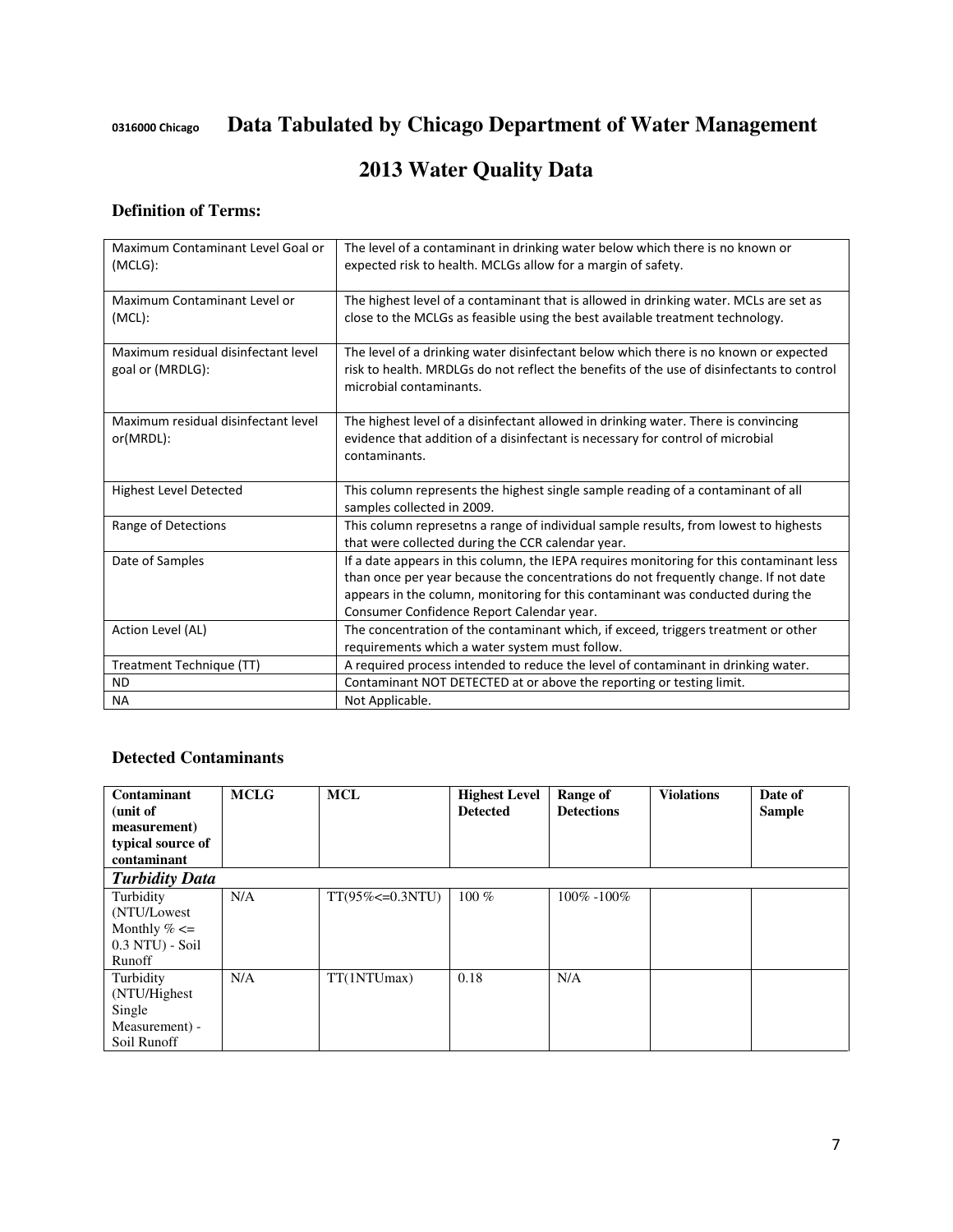| Contaminant                     | <b>MCLG</b>    | $\bf MCL$                                                                                                      | <b>Highest Level</b> | Range of                 | <b>Violations</b> | Date of       |
|---------------------------------|----------------|----------------------------------------------------------------------------------------------------------------|----------------------|--------------------------|-------------------|---------------|
| (unit of                        |                |                                                                                                                | <b>Detected</b>      | <b>Detections</b>        |                   | <b>Sample</b> |
| measurement)                    |                |                                                                                                                |                      |                          |                   |               |
| typical source of               |                |                                                                                                                |                      |                          |                   |               |
| contaminant                     |                |                                                                                                                |                      |                          |                   |               |
| <b>Inorganic Contaminants</b>   |                |                                                                                                                |                      |                          |                   |               |
| <b>BARIUM</b> (ppm)             | 2              | $\overline{2}$                                                                                                 | 0.0205               | 0.0204-0.0205            |                   |               |
| Discharge of                    |                |                                                                                                                |                      |                          |                   |               |
| drilling wastes;                |                |                                                                                                                |                      |                          |                   |               |
| Discharge from                  |                |                                                                                                                |                      |                          |                   |               |
| metal refineries;               |                |                                                                                                                |                      |                          |                   |               |
| Erosion of natural              |                |                                                                                                                |                      |                          |                   |               |
| deposits                        |                |                                                                                                                |                      |                          |                   |               |
| <b>ARSENIC</b> (ppb)            | $\overline{0}$ | 10                                                                                                             | 0.77                 | 0.519-0.767              |                   |               |
| Erosion of natural              |                |                                                                                                                |                      |                          |                   |               |
| deposits; runoff                |                |                                                                                                                |                      |                          |                   |               |
| from orchards;                  |                |                                                                                                                |                      |                          |                   |               |
| runoff from glass               |                |                                                                                                                |                      |                          |                   |               |
| and electronics                 |                |                                                                                                                |                      |                          |                   |               |
| production wastes               |                |                                                                                                                |                      |                          |                   |               |
| <b>SELENIUM</b>                 | 50             | 50                                                                                                             | 2.48                 | ND-2.48                  |                   |               |
| (ppb)                           |                |                                                                                                                |                      |                          |                   |               |
| Discharge from<br>petroleum and |                |                                                                                                                |                      |                          |                   |               |
| metal refineries;               |                |                                                                                                                |                      |                          |                   |               |
| Erosion of natural              |                |                                                                                                                |                      |                          |                   |               |
| deposits;                       |                |                                                                                                                |                      |                          |                   |               |
| Discharge from                  |                |                                                                                                                |                      |                          |                   |               |
| mines.                          |                |                                                                                                                |                      |                          |                   |               |
| NITRATE (AS                     | 10             | 10                                                                                                             | 0.362                | $0.\overline{351-0.362}$ |                   |               |
| NITROGEN)                       |                |                                                                                                                |                      |                          |                   |               |
| (ppm)                           |                |                                                                                                                |                      |                          |                   |               |
| Runoff from                     |                |                                                                                                                |                      |                          |                   |               |
| fertilizer usel                 |                |                                                                                                                |                      |                          |                   |               |
| Leaching from                   |                |                                                                                                                |                      |                          |                   |               |
| septic tanks                    |                |                                                                                                                |                      |                          |                   |               |
| sewage; Erosion                 |                |                                                                                                                |                      |                          |                   |               |
| of natural                      |                |                                                                                                                |                      |                          |                   |               |
| deposits                        |                |                                                                                                                |                      |                          |                   |               |
| <b>TOTAL</b>                    | 10             | 10                                                                                                             | 0.362                | 0.351-0.362              |                   |               |
| NITRATE AND                     |                |                                                                                                                |                      |                          |                   |               |
| <b>NITRITE (AS</b>              |                |                                                                                                                |                      |                          |                   |               |
| NITROGEN)                       |                |                                                                                                                |                      |                          |                   |               |
| (ppm) Runoff                    |                |                                                                                                                |                      |                          |                   |               |
| from fertilizer                 |                |                                                                                                                |                      |                          |                   |               |
| use; Leaching                   |                |                                                                                                                |                      |                          |                   |               |
| from septic tanks               |                |                                                                                                                |                      |                          |                   |               |
| sewage; Erosion                 |                |                                                                                                                |                      |                          |                   |               |
| of natural                      |                |                                                                                                                |                      |                          |                   |               |
| deposits                        |                |                                                                                                                |                      |                          |                   |               |
|                                 |                |                                                                                                                |                      |                          |                   |               |
|                                 |                | Total Organic Carbon: TOC (total organic cerbon) The persention of TOC removal was measured each month and the |                      |                          |                   |               |

*Total Organic Carbon:* TOC (total organic carbon) The percentage of TOC removal was measured each month and the system met all TOC removal requirements set by IEPA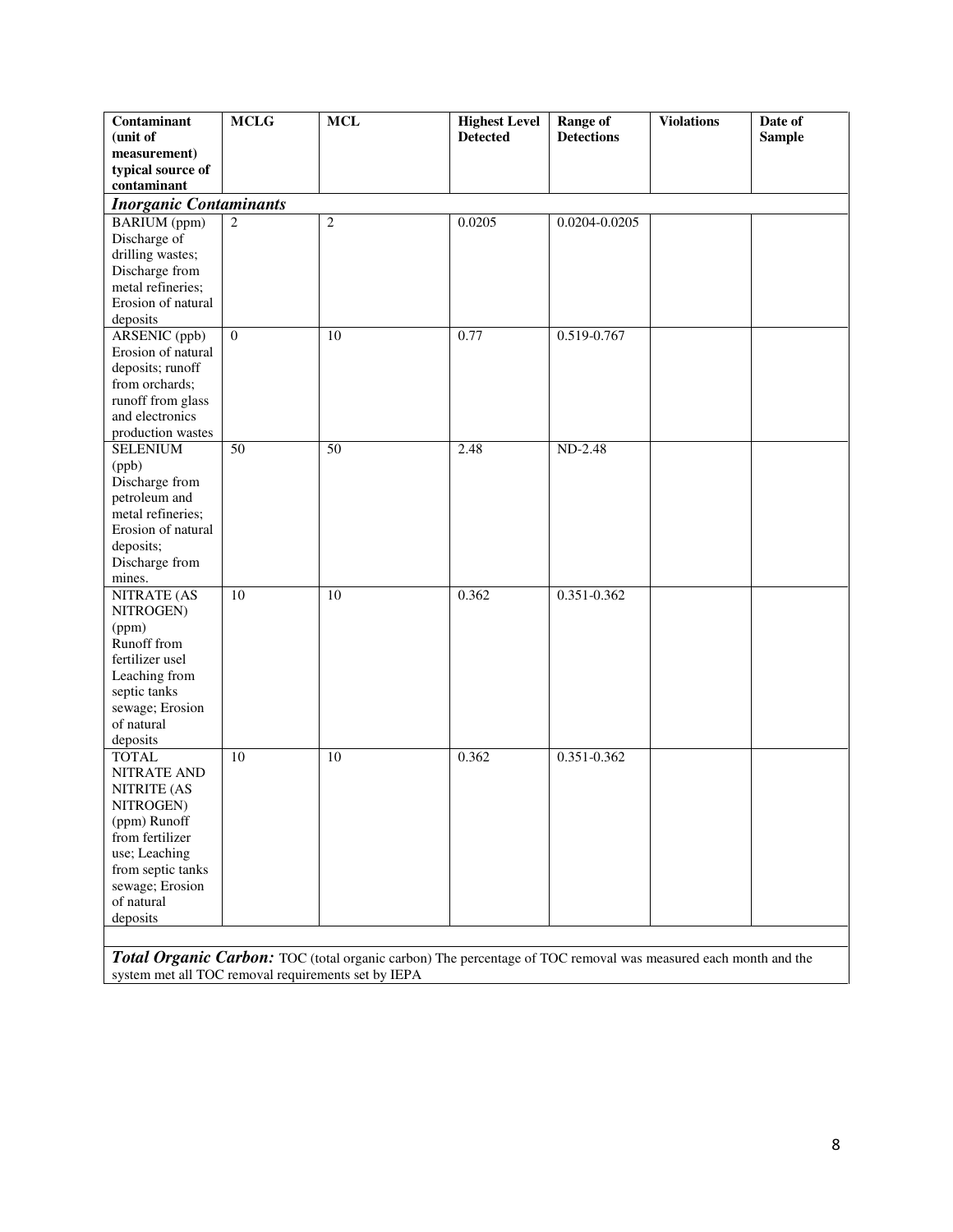| Contaminant                         | <b>MCLG</b>    | <b>MCL</b>     | <b>Highest Level</b> | <b>Range of</b>   | <b>Violations</b> | Date of       |
|-------------------------------------|----------------|----------------|----------------------|-------------------|-------------------|---------------|
| (unit of                            |                |                | <b>Detected</b>      | <b>Detections</b> |                   | <b>Sample</b> |
| measurement)                        |                |                |                      |                   |                   |               |
| typical source of                   |                |                |                      |                   |                   |               |
| contaminant                         |                |                |                      |                   |                   |               |
| <b>Unregulated Contaminants</b>     |                |                |                      |                   |                   |               |
| SULFATE (ppm)                       | N/A            | N/A            | 11.9                 | $ND-11.9$         |                   |               |
| Erosion of                          |                |                |                      |                   |                   |               |
| naturally                           |                |                |                      |                   |                   |               |
| occurring                           |                |                |                      |                   |                   |               |
| deposits                            |                |                |                      |                   |                   |               |
| SODIUM (ppm)                        | N/A            | N/A            | 7.84                 | 7.42-7.84         |                   |               |
| Erosion of                          |                |                |                      |                   |                   |               |
| naturally                           |                |                |                      |                   |                   |               |
| occurring                           |                |                |                      |                   |                   |               |
| deposits; Used as                   |                |                |                      |                   |                   |               |
| water softner                       |                |                |                      |                   |                   |               |
| <b>State Regulated Contaminants</b> |                |                |                      |                   |                   |               |
| <b>FLUORIDE</b>                     | $\overline{4}$ | $\overline{4}$ | 0.9                  | 0.856-0.922       |                   |               |
| (ppm)                               |                |                |                      |                   |                   |               |
| Water additive                      |                |                |                      |                   |                   |               |
| which promotes                      |                |                |                      |                   |                   |               |
| strong teeth                        |                |                |                      |                   |                   |               |
| <b>Radioactive Contaminants</b>     |                |                |                      |                   |                   |               |
| <b>COMBINED</b>                     | $\Omega$       | 5              | 1.38                 | 1.30-1.38         |                   | 03-17-2008    |
| <b>RADIUM</b>                       |                |                |                      |                   |                   |               |
| 226/228 (pCi/L)                     |                |                |                      |                   |                   |               |
| Decay of natural                    |                |                |                      |                   |                   |               |
| and man-made                        |                |                |                      |                   |                   |               |
| deposits                            |                |                |                      |                   |                   |               |
| <b>GROSS ALPHA</b>                  | $\Omega$       | 15             | 0.88                 | $0.09 - 0.88$     |                   | 03-17-2008    |
| Excluding radon                     |                |                |                      |                   |                   |               |
| and uranium                         |                |                |                      |                   |                   |               |
| (pCi/L)                             |                |                |                      |                   |                   |               |
| Decay of natural                    |                |                |                      |                   |                   |               |
| and man made                        |                |                |                      |                   |                   |               |
| deposits                            |                |                |                      |                   |                   |               |

## *UNIT OF MEASURMENTS*

ppm - parts per million, or milligrams per litter

ppb - parts per billion, or micrograms per liter

NTU - Nephelometric Turbidity Unit, used to measure cloudiness of drinking water

%<=0.3NTU - Percent of Samples less than or equal to 0.3 NTU

pCi/L - Picocuries per liter, used to measure radioactivity